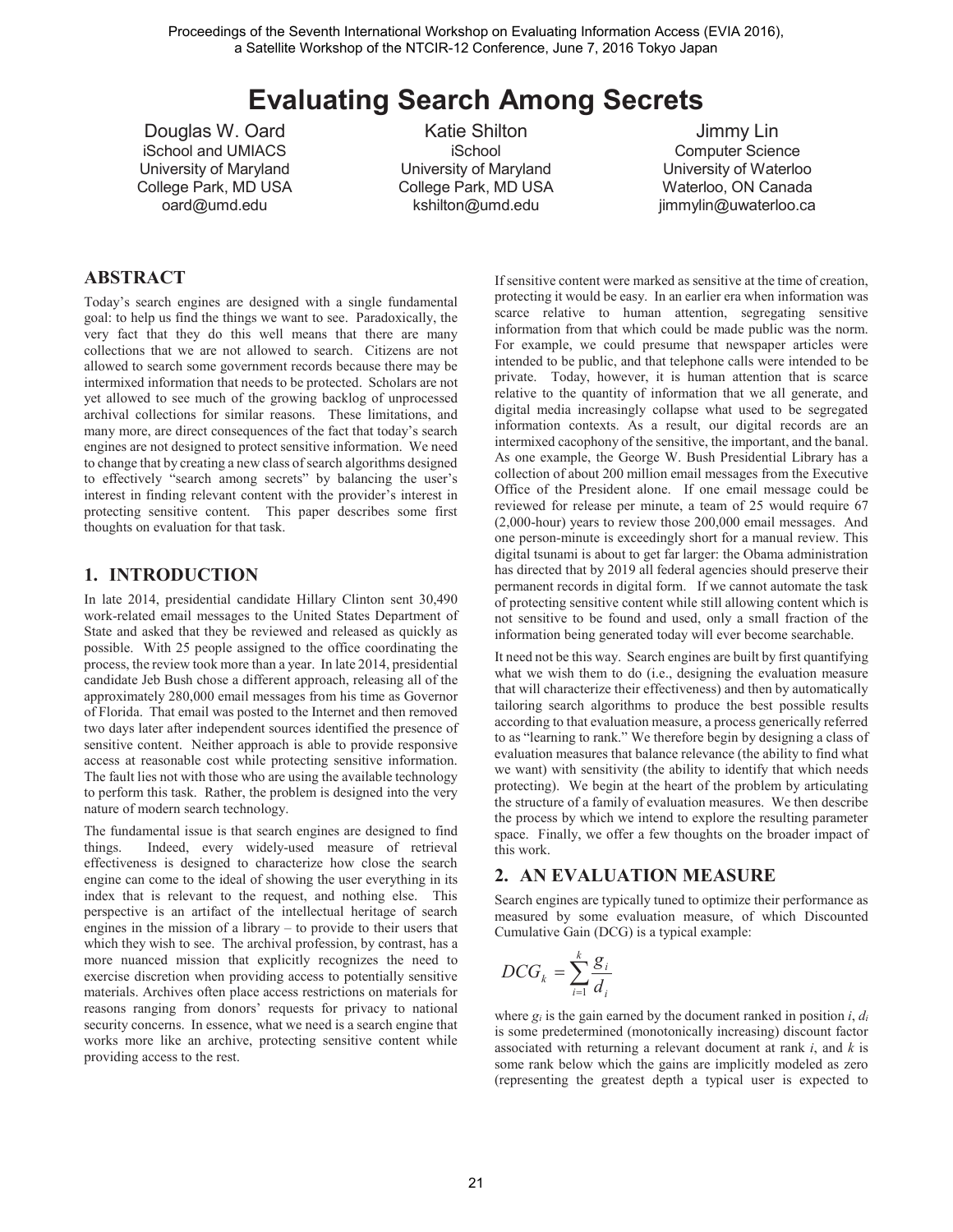examine) (Järvelin & Kekäläinen, 2002).<sup>1</sup> The design of the DCG evaluation measure reflects two fundamental characteristics of ranked retrieval: (1) some documents are more highly relevant than others (thus earning higher gain), and (2) placing a relevant document earlier in the ranked list is better than placing that same document further down. Implicit in the definition of DCG is some gain function with the structure described in the following contingency matrix:

**Highly Rel (h) Moderately Rel(m) Not Rel**

| <b>RETRIEVED</b> | $+(f_h)$ | $+(T_m$ |  |
|------------------|----------|---------|--|
| NOT RETRIEVED    |          |         |  |

When searching among secrets, we must consider both the gain that results from showing a relevant document and the costs that accrue for showing a sensitive document. Expanding the contingency matrix to account for this, we get a three-dimensional tensor cost function with the following two planes:

| <b>RETRIEVED</b>                     |            | Highly Rel (h) Moderately Rel (m) Not Rel |                |
|--------------------------------------|------------|-------------------------------------------|----------------|
| <b>Fine to Show</b>                  | $+G_h$     | $+G_m$                                    | $\theta$       |
| <b>Somewhat Sensitive (s)</b> $-C_s$ |            | $-C_{s}$                                  | $-C_s$         |
| <b>Very Sensitive (v)</b>            | $-C_v$     | $-C_{\nu}$                                | $-C_{v}$       |
| NOT RET                              | Highly Rel | <b>Moderately Rel</b>                     | <b>Not Rel</b> |
| <b>Fine to Show</b>                  | 0          | 0                                         | O              |
| <b>Somewhat Sensitive</b>            | 0          | 0                                         | $\theta$       |
| <b>Very Sensitive</b>                | 0          | 0                                         |                |

In this example we illustrate graded relevance and graded sensitivity using three levels for each, but the formalism is easily extended (or collapsed) to any number of gradations along each dimension. For ease of interpretation, we show positive values (gains) as *+G* and negative values (costs) as *-C*. Naturally, we set the cost for showing "very sensitive" content  $(-C_v)$  to be more strongly negative than the cost for showing "somewhat sensitive" content *(-Cs*). Because the traditional DCG measure implicitly assumes that all documents are "fine to show," the first rows of each plane in this expanded contingency matrix correspond to rows in the DCG contingency matrix. While discounting gain for showing relevant content lower in a ranked list is a reasonable model of user behavior (albeit somewhat oversimplified), discounting sensitivity using the same factor would not generally be appropriate. We therefore model the cost of displaying sensitive content as being accrued in a manner that is insensitive to the rank at which the document containing that sensitive content is displayed. This results in the following definition for our new evaluation measure, which we call Cost-Sensitive Discounted Cumulative Gain (CS-DCG):

$$
CS - DCG_k = \sum_{i=1}^k \left(\frac{g_i}{d_i} + c_i\right)
$$

Where *gi* is the gain (if any) associated with showing the document at rank position *i*, *ci* is the cost (if any) associated with showing the document at rank position *i,* and the other parameters are defined

as for DCG above. Because costs are negative, the additive *ci* term reduces the value of CS-DCG any time a sensitive document is shown to the user. While DCG is strictly non-negative, CS-DCG has no similar range restriction (although for ease of interpretability, and for comparability when averaging CS-DCG results across topics, the values can be normalized to lie between zero and one, as is the convention for Normalized DCG). One other important difference is that in DCG the rank cutoff *k* simply reflects expected user behavior, but the search engine need not actually truncate the ranked list at rank *k*. In CS-DCG, by contrast, truncation at rank *k* must actually be performed by the search engine in order to prevent unbounded cost growth. We note also that variants of our CS-DCG could also be defined. For example, when  $k$  is large, it might make sense to discount the sensitivity penalty for lower-ranked items. As another example, it might be appropriate to assign different costs or gains to some conditions to which we have assigned equal values if more fine-grained distinctions than we have made were consequential.

# **3. CHOOSING PARAMETERS**

To actually instantiate the model, we need to choose reasonable parameters for two gains  $(G_h \text{ and } G_m)$  and two costs  $(C_s \text{ and } C_v)$ . To do this, we must first choose some task that involves protection of sensitive content and then construct reasonable gains and costs for that task. It might at first seem that the cost of showing sensitive content to the user could in some applications effectively be infinitely negative. Such a model would not reflect any real application in which we would rationally wish to support search among secrets, however, because any risk of incurring an infinite cost would result in always setting *k* to zero (i.e., showing the user nothing). The decision to allow search among secrets is thus always a conscious choice to incur some risk of revealing sensitive content in exchange for the anticipated gains resulting from finding relevant documents for the searcher. For our early experimentation, we would therefore prefer to focus on an application in which we expect that the risks, and hence the costs, are modest (at least in comparison with the potential benefits of being able to perform the search. We therefore plan to focus initially on the deposit of personal email in an archive as a part of personal papers collections (Hangal et al, 2015).

An important movement in privacy scholarship approaches privacy not as individual (and therefore unpredictable) preferences, but as a social, contextually-dependent (and therefore generalizable) phenomenon*.* This theory posits that individuals' privacy expectations are based on social norms within particular information contexts (Nissenbaum, 2009). Those privacy norms dictate what information it is acceptable to collect, who can have access to it, whether it should be kept confidential, and how it can be shared and reused. When privacy expectations are contextspecific, norms around what information should be disclosed and gathered, and for what purpose, are developed within a particular community or context. Shopping online, talking in the break room, and divulging information to a doctor are each governed by different information norms. This contextual approach is consistent with a social contract approach to privacy expectations (Culnan & Bies, 2003; Li et al., 2010; Martin, 2012; Xu et al., 2009) in which rules for information flow take into account the purpose of the information exchange as well as risks and harms associated with sharing information. This approach allows for the development of

<sup>&</sup>lt;sup>1</sup> The original definition of DCG does not include the rank cutoff  $k$ but truncated evaluation has since become common, particular in evaluation of Web search.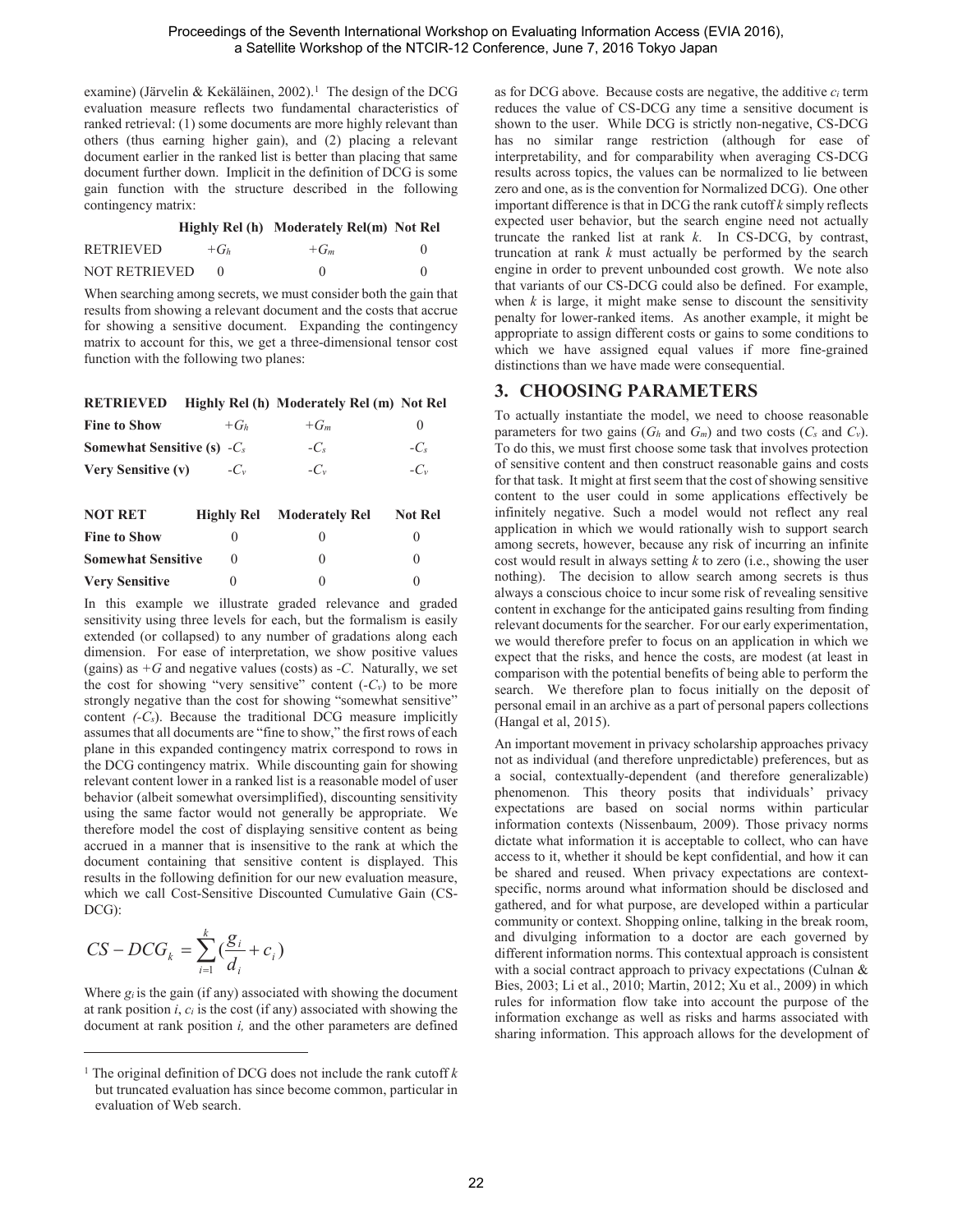general norms for context-sensitive information release. These norms take into account:

- x Who/Roles people, organizations who are the senders, recipients, and subjects of information.
- x What/Information the information types or data fields being transmitted.
- How/Transmission principles the constraints on the flow of information.
- x Why the purpose of the use of information (Nissenbaum, 2009).

Key to all contextual definitions of privacy is how the main components work together – who receives the information, what type of information, how is it used, and for what purpose – within a particular context.

To determine context-appropriate email sensitivity parameters, we plan to conduct surveys using the factorial vignette survey method, originally developed to investigate human judgments (Rossi & Nock, 1982; Jasso, 2006). In a factorial vignette survey, a set of vignettes or stories is generated for each respondent, where the vignette factors are controlled by the researcher. Respondents are asked to evaluate these hypothetical situations. This method enables simultaneous examination of multiple factors – e.g. changes in social context, type of information released, and secondary uses of that information – by providing respondents with rich scenarios that are systematically varied. It also supports identification of implicit factors, and their relative importance, in respondents' privacy expectations. This method (1) allows the investigator to examine multiple factors – e.g. changes in context, types of privacy violations – simultaneously by providing respondents with rich vignettes which are systematically varied, and (2) supports the identification of the implicit factors and their relative importance in making normative judgments – in this case, that a situation meets or violates privacy expectations – within different contexts (Wallander, 2009). The factorial survey method allows for the experimental manipulation of a large number of factors through the use of a contextualized vignette (Ganong & Coleman, 2006), which renders the method well-suited to the examination of highly-contextual concepts such as privacy expectations, where norms should vary based on particular contexts, information types, and information uses. As noted by the recent Federal Trade Commission report, traditional surveys are limited in their ability to measure privacy expectations of individuals (FTC, 2010). Individuals often have difficulty articulating the factors and their relative importance that constitute their privacy expectations. The factorial vignette survey method is designed to avoid such respondent bias by *indirectly* measuring privacy factors and their relative importance of respondents. For example, the respondents will not be explicitly asked if revealing information about family members is appropriate; rather, respondents will rate a vignette wherein information about family members is included among other factors. By asking respondents to rate multiple vignettes (usually 30-50 vignettes), sensitive factors and their relative importance are identified without directly asking for a ranking.

We plan to work with scholars and archivists experienced with email collections to develop vignettes that model the roles, information, transmission principles, and information uses typically found in email archives. Vignette surveys will then be deployed to a national sample of email users in the United States using Amazon Mechanical Turk. Amazon Mechanical Turk is an online labor market where requestors, such as academics, post jobs and the workers, such as the respondents, choose jobs to complete. Though use of Mechanical Turk for survey deployment can be controversial (Lease et al., 2013), studies have shown that Mechanical Turk workers are more representative of the US population than the samples often used in social science research (Behrend et al., 2011; Berinsky et al., 2012).<sup>2</sup> In previous research on privacy expectations of websites, researchers have compared Mechanical Turk results with results from a nationally representative sample. The Mechanical Turk sample produces the same theoretical generalizations as a national survey, illustrating the ability to build generalizable theory from Mechanical Turk samples in online privacy studies (Martin, 2012).

# **4. SENSITIVITY JUDGMENTS**

Processes for obtaining relevance judgments that are suitable for use in training and evaluation are well understood, but we need to gain experience with the process for judging sensitivity. In the TREC Legal Track, sensitivity judgments were made for attorneyclient privilege, a well defined concept in the law (Vinjumur, 2015). As a next step, we plan to conduct a similar annotation process for personal email. Our first set of experiments will be conducted using an archived email collection from a prominent scholar who has contributed about 45,000 email messages from a fifteen-year period to a university archives for research use. We will work with that scholar to elicit their personal sensitivity concerns, using the results of our factorial vignette survey to structure that elicitation process. The person who performs that elicitation will then use judgmental sampling to label a training set containing sensitive and non-sensitive messages that span as broad a range of reasons for that sensitivity as possible. We will then perform active learning to select additional documents to label. We will also annotate a stratified sample to characterize the learning rate of our initial sensitivity classifier, and we will cease annotating training data when that classifier's accuracy begins to plateau (or upon exhausting our annotation budget). As we proceed, we will periodically ask the scholar who contributed the collection to annotate the level of sensitivity for a randomly selected subset of the most recently annotated messages to allow us to characterize inter-annotator agreement. If (as we expect will initially be the case) we find substantial disagreement, we will confer with that scholar to refine our annotation guidelines.

# **5. OTHER APPLICATIONS**

As the tasks we have identified above clearly illustrate, the range of applications to which effective and well-characterized techniques for search among secrets could be applied is substantial. We have proposed to test our techniques under conditions that model archival access to email donated for use by scholars. A number of other applications also come to mind. As noted above, one application this is already attracting considerable interest is privilege review in e-discovery (Gabriel et al, 2013). Applications to government transparency, the motivating examples at the start of this paper, are also evident. Our initial interest is in designing techniques for making the sensitivity determinations fully automatically, but similar techniques could also support the first stage of a process in which very highly-sensitive content (e.g.,

<sup>2</sup> In sum, respondent samples on MTurk are found to be representative of the general population with high internal and external validity (Mason & Suri, 2011). Horton et al. (2011)

illustrate how behavioral economics experiments are successfully replicated on MTurk.